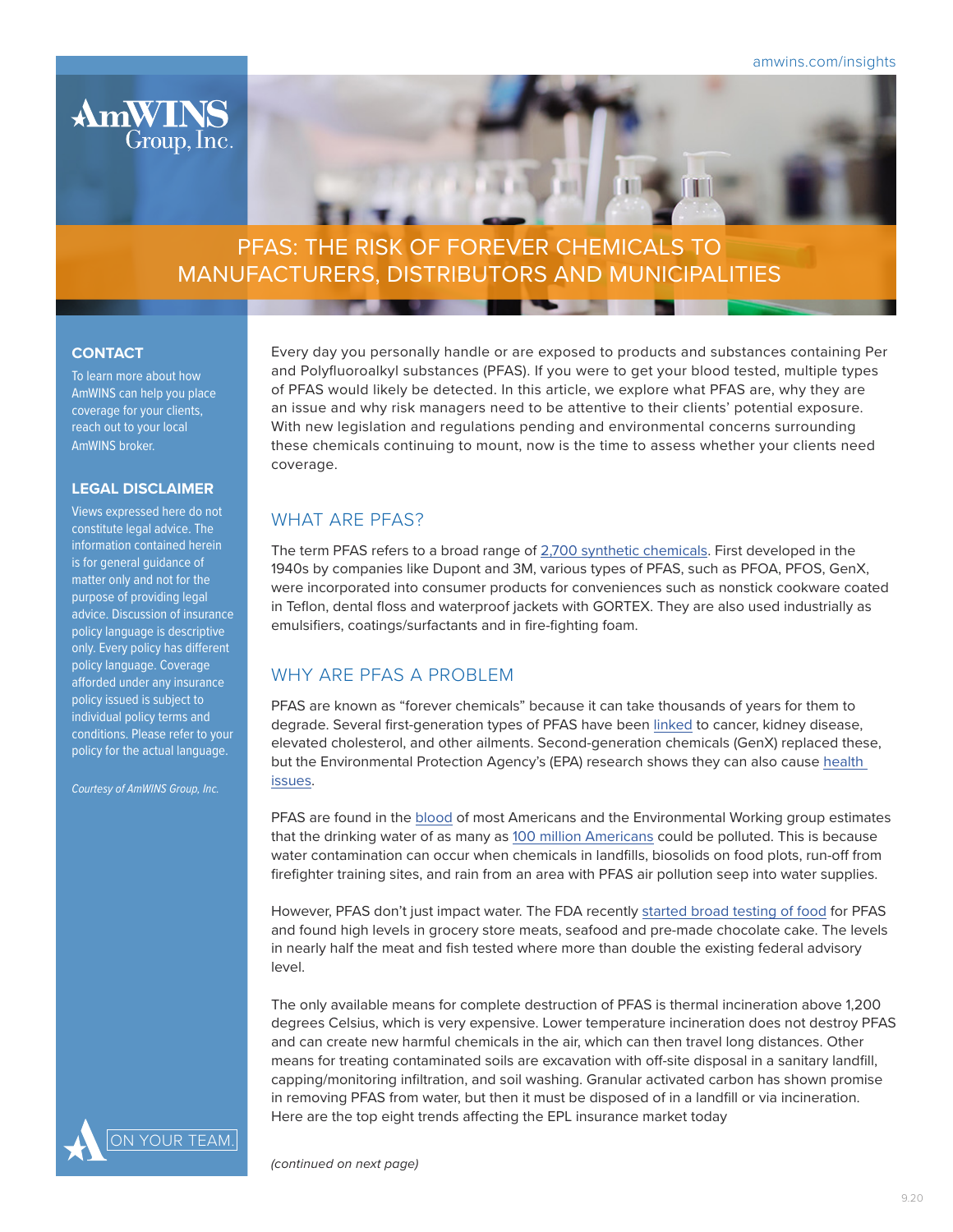*(continued from previous page)*

### WHAT'S BEING DONE BY STATE AND FEDERAL GOVERNMENTS?

State and federal governments are beginning to take action against PFAS contamination with research and legislation. Insurance professionals need to stay abreast of these developments and how they may impact their insureds.

- The EPA issued a non-enforceable health advisory for PFAS contamination in drinking water at 70 parts per trillion (PPT). However, the CDC released a [report](https://www.atsdr.cdc.gov/toxprofiles/tp200.pdf) in 2018 which proposed establishing the maximum contaminate levels (MCLs) at 7-11 PPT – 10 times lower than the EPA.
- A 2019 [Michigan PFAS Science Advisory](https://www.michigan.gov/documents/pfasresponse/Health-Based_Drinking_Water_Value_Recommendations_for_PFAS_in_Michigan_Report_659258_7.pdf) stated that their research showed a potential for health effects from long-term exposure to drinking water with concentrations below 70 ppt. Several other states including New York, California, New Jersey, Minnesota, Vermont and Massachusetts have proposed more comprehensive monitoring for PFAS at lower MCLs ranging from 9 ppt to 35 ppt.
- In July 2020, the California State Water Resources Control Board issued [an order](https://www.waterboards.ca.gov/board_decisions/adopted_orders/water_quality/2020/wqo2020_0015_dwq.pdf) for more than 250 water treatment plants to sample for PFAS. In 2019, the Board issued an order requiring over 1,000 facilities to sample groundwater for PFAS, including at airports, landfills, manufacturing facilities, bulk terminals, chrome platers and wastewater treatment facilities.
- In January 2020, the house passed [HR535 the PFAS Action Act of 2019](https://www.congress.gov/bill/116th-congress/house-bill/535) which gives the EPA the ability to regulate PFAS. The bill designated certain PFAS as hazardous substances, which thereby require remediation. Within five years, the EPA must determine whether the remaining PFAS should be designated as hazardous substances. The bill also requires the EPA to enact a national primary drinking water regulation for certain PFAS within two years.
- The National Defense Authorization Act of 2017 allocated \$7 million to study the health impact of PFAS released from firefighting foams on military bases.
- In July, the House passed [HR6395 National Defense Authorization Act](https://www.congress.gov/bill/116th-congress/house-bill/6395) for fiscal year 2021 that included more than a dozen PFAS reforms including the following requirements.
	- Pentagon to phase out the non-essential use of PFAS.
	- Pentagon to notify farmers when PFAS on military installations contaminate nearby groundwater.
	- Pentagon to meet state PFAS cleanup standards when those standards exceed federal standards.
	- EPA to develop standards to limit industrial discharges of PFAS GENX into waterways.

### WHO IS POTENTIALLY LIABLE?

Current litigation is focused on manufacturers who produce the chemicals and often result in large settlements. A lawsuit brought by the State of Minnesota against 3M settled for \$850 million. Dupont settled a case with residents around its Parkersburg, West Virginia plant for \$671 million in 2017.

The asbestos crisis of the 1980s caused more than \$40 billion in damages to insurers, and while it is too early to see the full financial impact, experts estimate PFAS will lead to billions of dollars in losses.

Pending changes in environmental regulations and if research proves that adverse health effects are directly linked to PFAS, we could see a huge rise in the number of plaintiffs.

So, who is on the hook when a lawsuit arises?

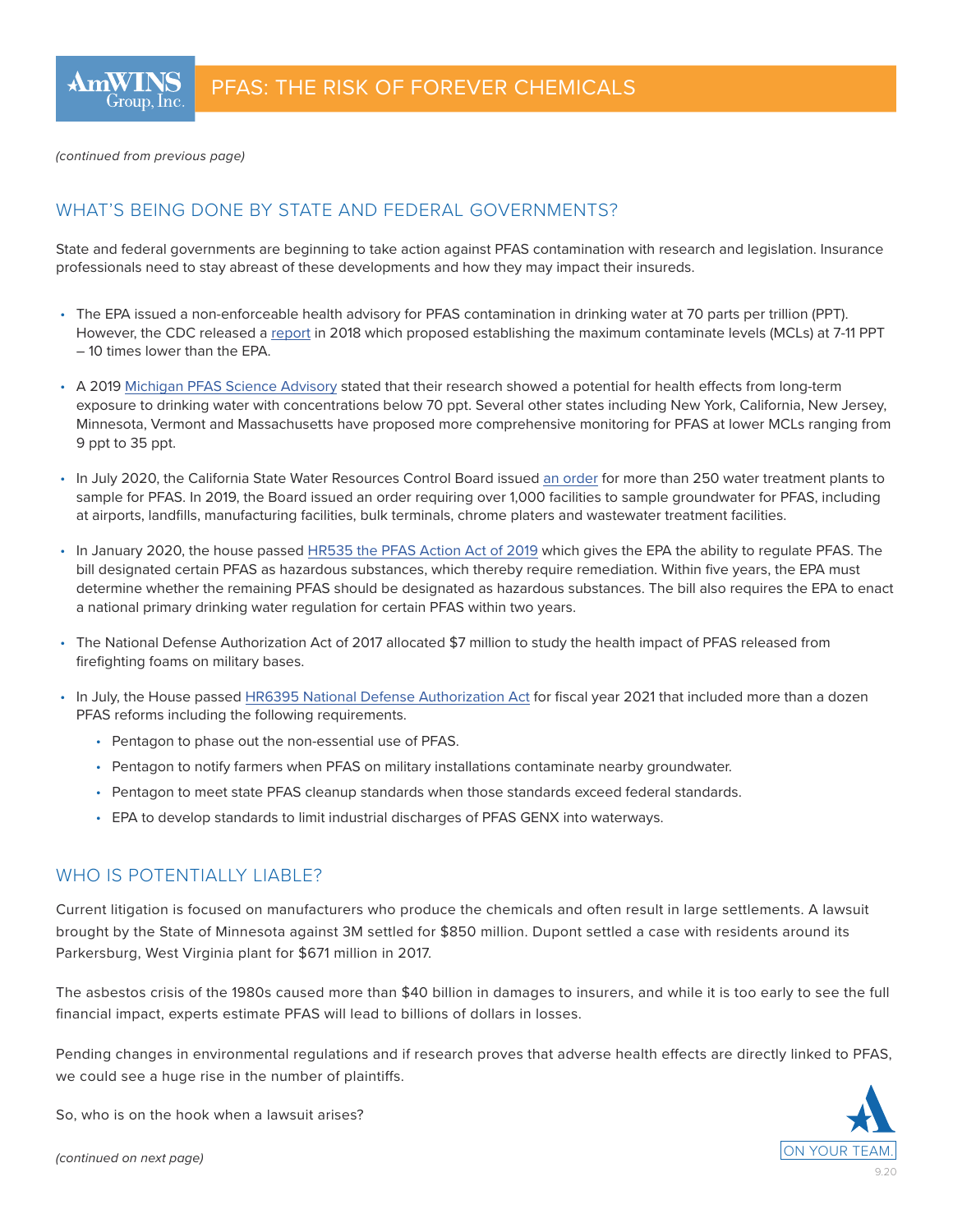#### *(continued from previous page)*

#### **1. Manufacturers that produce PFAS and sell them to third parties for use in other products.**

- **Household consumer manufacturers**
	- Stain and water-replant fabric
	- Non-stick cookware, such as Teflon
	- Polishes and cleaning products
	- Water and stain resistant carpet
	- Fast food containers/wrappers, microwave popcorn bags, pizza boxes and candy wrappers
	- Personal care products, such as shampoo, dental floss and cosmetics, such as nail polish and eye makeup
- **Industrial products manufacturers**
	- Firefighting foams
	- Paint
	- Production facilities, including electronics, oil recovery and chrome plating
	- Adhesives, aviation hydraulic fluids, cleaning products
	- Paper manufacturer, water and grease-proofing

#### **2. Entities who used the manufactured goods in consumer products**

#### **3. Retailers or distributors who sold the products**

**4. Municipalities.** Sewage treatment plants often mix PFAS into biosolids when pulling them from water, then they are put into landfills or used as fertilizer in agriculture. In either of these situations, the PFAS can leech into the groundwater and get into the food supply. In most states, there is currently no requirement to monitor or remediate PFAS in the waste stream. However, if future regulations change these standards, municipalities could be on the hook for cleaning the water supply and sewer systems.

Companies that produce or use PFAS should be actively identifying areas where they caused contamination and aggressively monitoring those sites to make sure groundwater is not being polluted. Regulations will eventually require the testing and remediation of PFAS, so being proactive about the process is a prudent approach. Waiting to address the issue until a lawsuit arises, can have disastrous consequences for a business.

### INSURING POTENTIAL EXPOSURE IN THE SUPPLY CHAIN

Insureds can face a variety of exposures due to PFAS including Products Liability, Bodily Injury and Environmental Clean-up claims. Here is a more in-depth look at the risks manufacturers and distributors face and coverages to consider.

#### **Manufacturers**

For manufacturers, individual sites can be underwritten and potentially insured with claims made coverage on a site pollution form. Carriers have begun to look closely at insureds who have exposure to PFAS, but coverage is still available on a case-by-case basis. One of the big factors that carriers consider is where the facility is located relative to drinking water and residential areas. Sites closer to bodies of water that could transport the chemicals, could be problematic. The more information an insured can provide on their PFAS exposure, the more likely carriers will provide coverage.